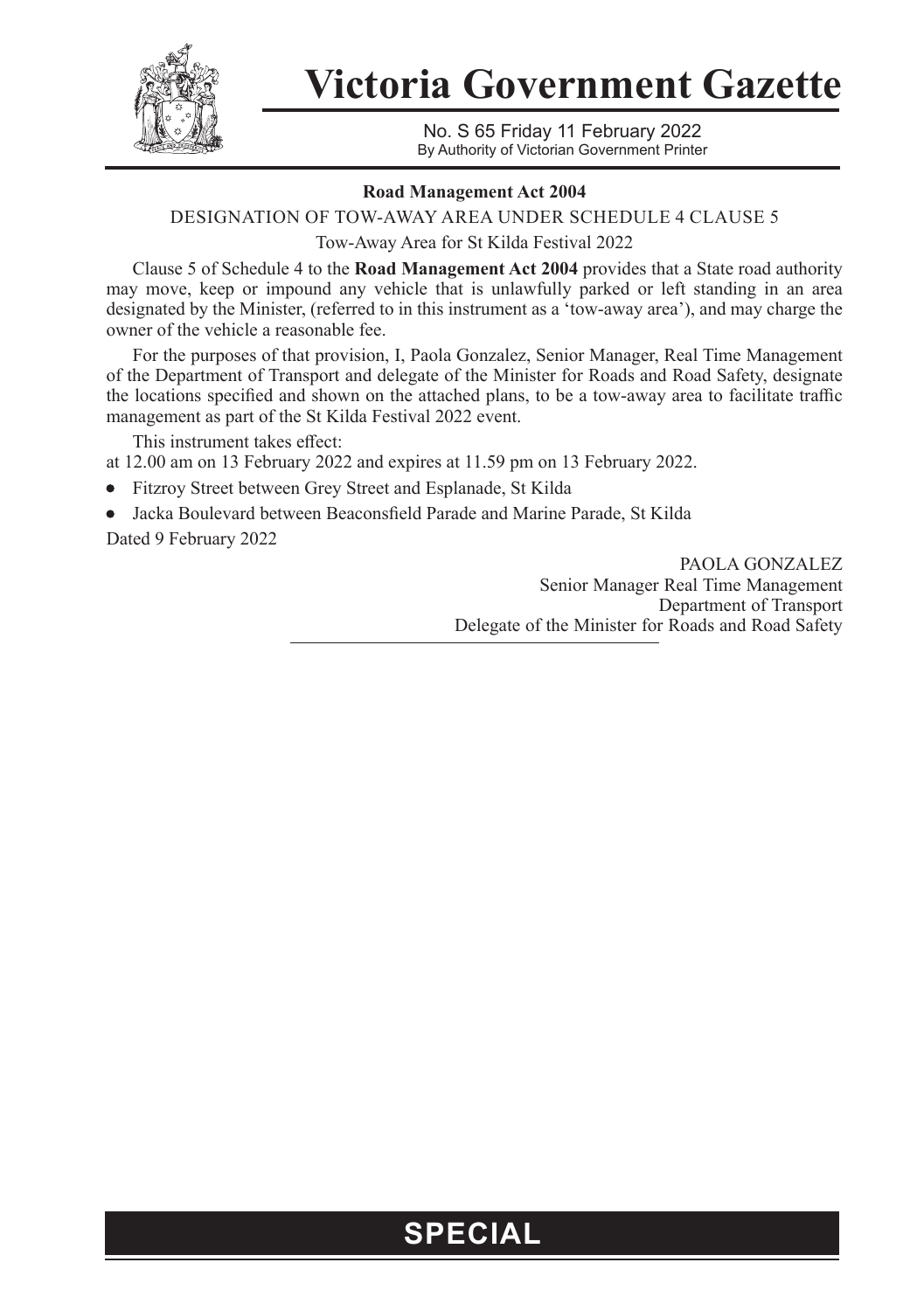## **PLAN OF TOW AWAY AREA**

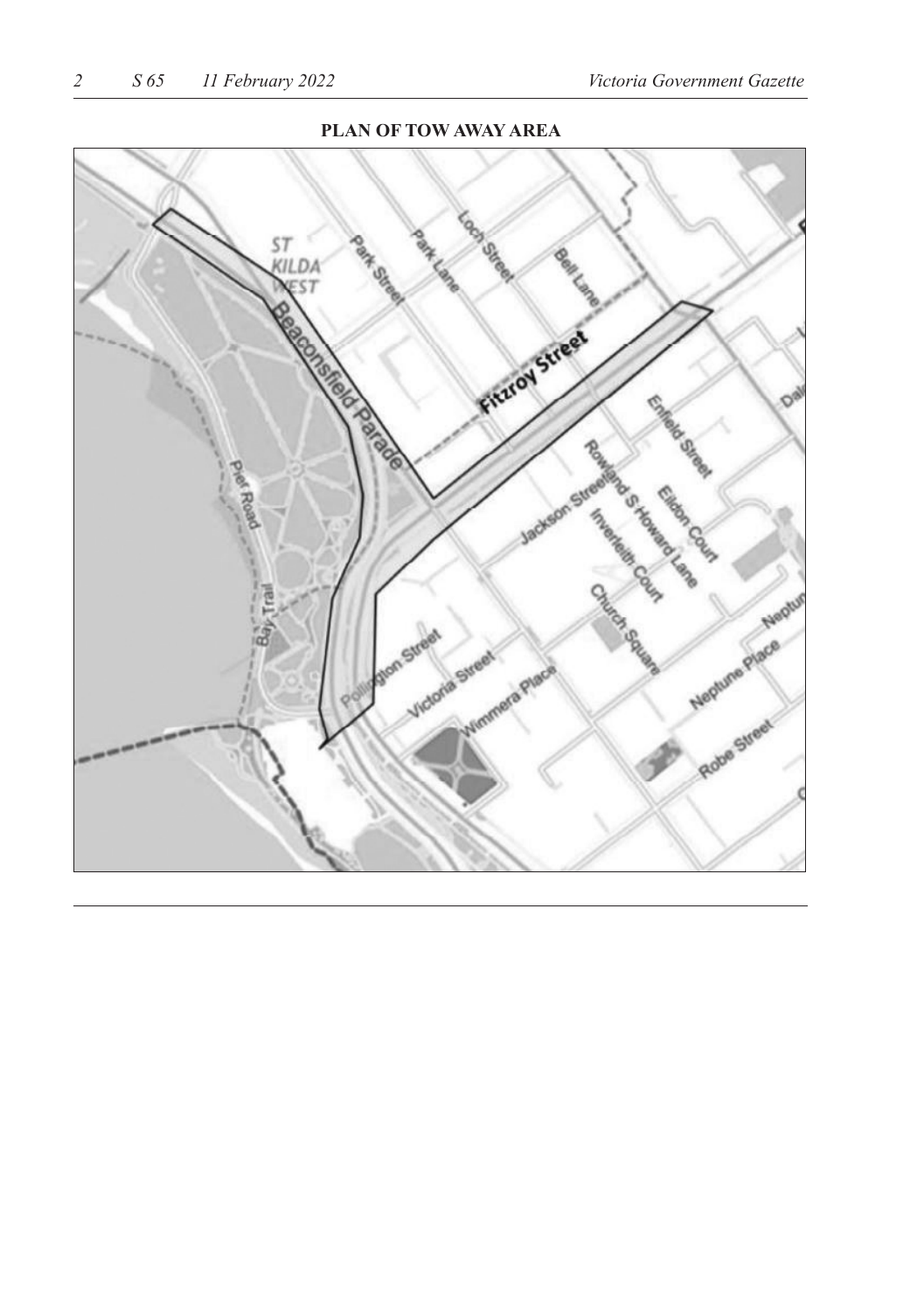This page was left blank intentionally